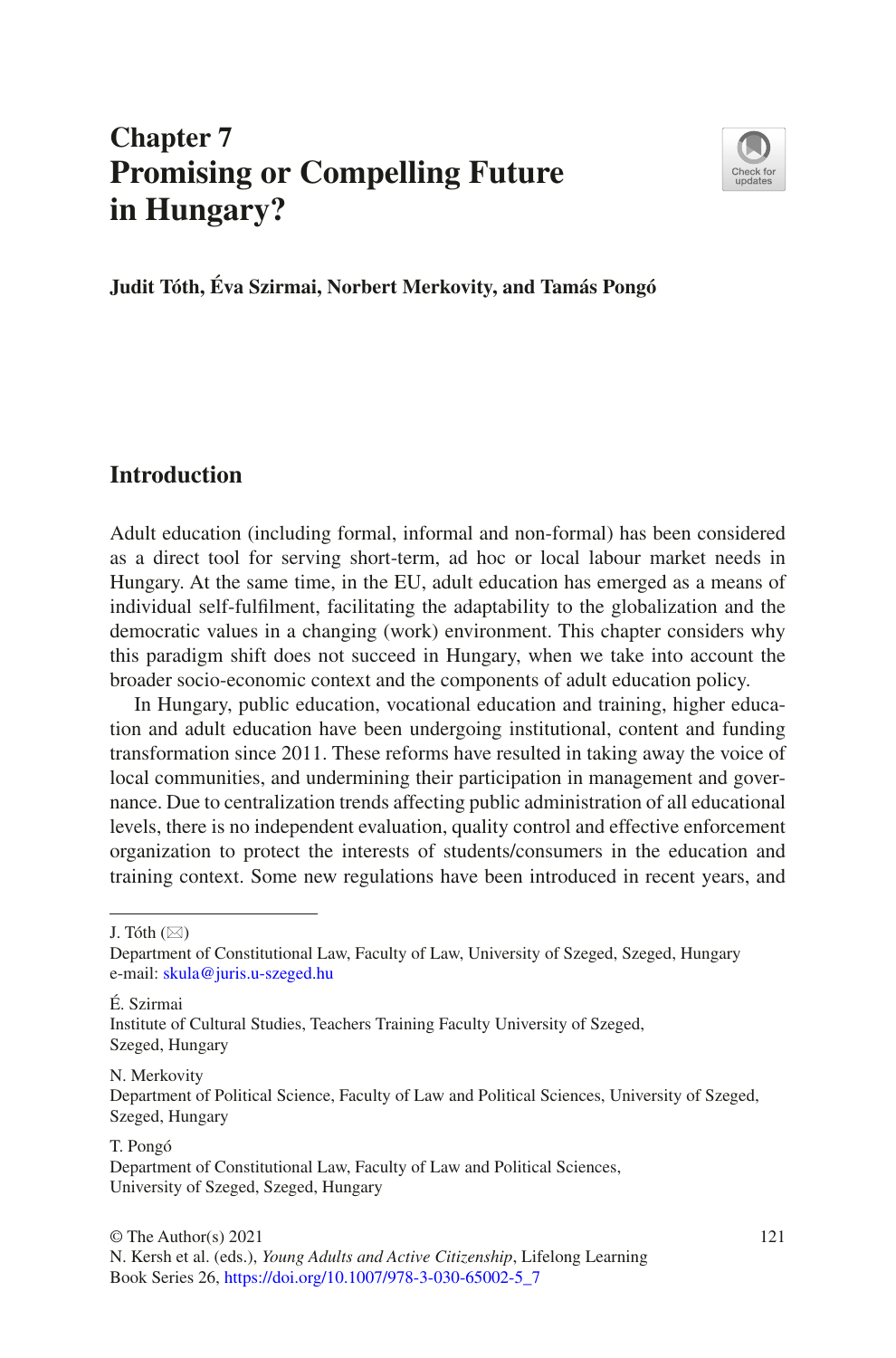public spending on education has been signifcantly decreasing. At the same time, education and training related costs for families and employers are increasing in both formal and non-formal education (e.g. university tuition fee/credit, learning a foreign language, training for novices, etc.). Various international rankings and national statistics are only available in fragments.

#### **Confused Competitiveness**

Lifelong learning focuses on the development of a new learning culture and the spread of competence-based education. It aims to provide individual access to learning and to foster diverse forms of learning, for example learning outside school settings. Therefore, the concept – as it appears in various EU documents – considers learning to be a personality-building experience beyond formal school-based learning, including other contexts such as everyday life experiences, for example the workplace, family or media experiences. Therefore, LLL sees the ability to learn essentially in the context of the complexity of economic competitiveness, sustainable development and dignifed individual life and social well-being (Jenkins and Wiggins [2015](#page-16-0)). Additionally, this complex ability is related to the problem of migration and the integration of migrants, who are moving where prosperity and happiness are greater than the place from where they emigrate (English and Mayo [2019\)](#page-16-1). The Hungarian data indicate the lack of this complex ability.

Hungary's competitiveness includes comparing dozens of parameters and indicators with other countries, involving factors that limit adult education and activity of citizens. In the 2018 ranking of *Global Competitiveness Report* (Global Competitiveness Report [2018](#page-16-2))*,* Hungary ranked 48th out of 140 countries, with 64% performance, while the 10-year average GDP growth rate was 1%. Estonia ranked 32nd, Slovenia 35th, Bulgaria 51st, Romania 52nd and Croatia 68th. The post-socialist region is therefore quite diverse, with 30 positions among the best and the worst. Hungary produced very uneven performance in this feld. For example, in the institutional affairs (Pillar 1) ranked 66th (103rd in the feld of judicial independence, the 134th in the efficiency of legal framework in challenging regulations, 108th in the property rights) and it was the 121st in the confict of interest regulation; in innovation capability (Pillar 12) its rank was 39th, and in the health care (Pillar 5) 69th. Moreover, Hungary achieved rank 83rd in the labour market (Pillar 8, including the active labour policies in 63rd score and 136th in the area of internal labour mobility). The country reached rank 49th in training (Pillar 6), with 75th rank in the critical thinking in teaching, and 100th in the extent of staff training. Similarly, the 115th position in digital skills among population, 124th in quality of vocational training, and being 138th in fnding skilled employees is regrettable. All of these rankings indicate that there is an internal tension between education supply and employment demand, i.e. employment and training/education policies and related regulations with institutions are not suitable for coordinating them. For this reason, the competitiveness of the economy and society cannot improve.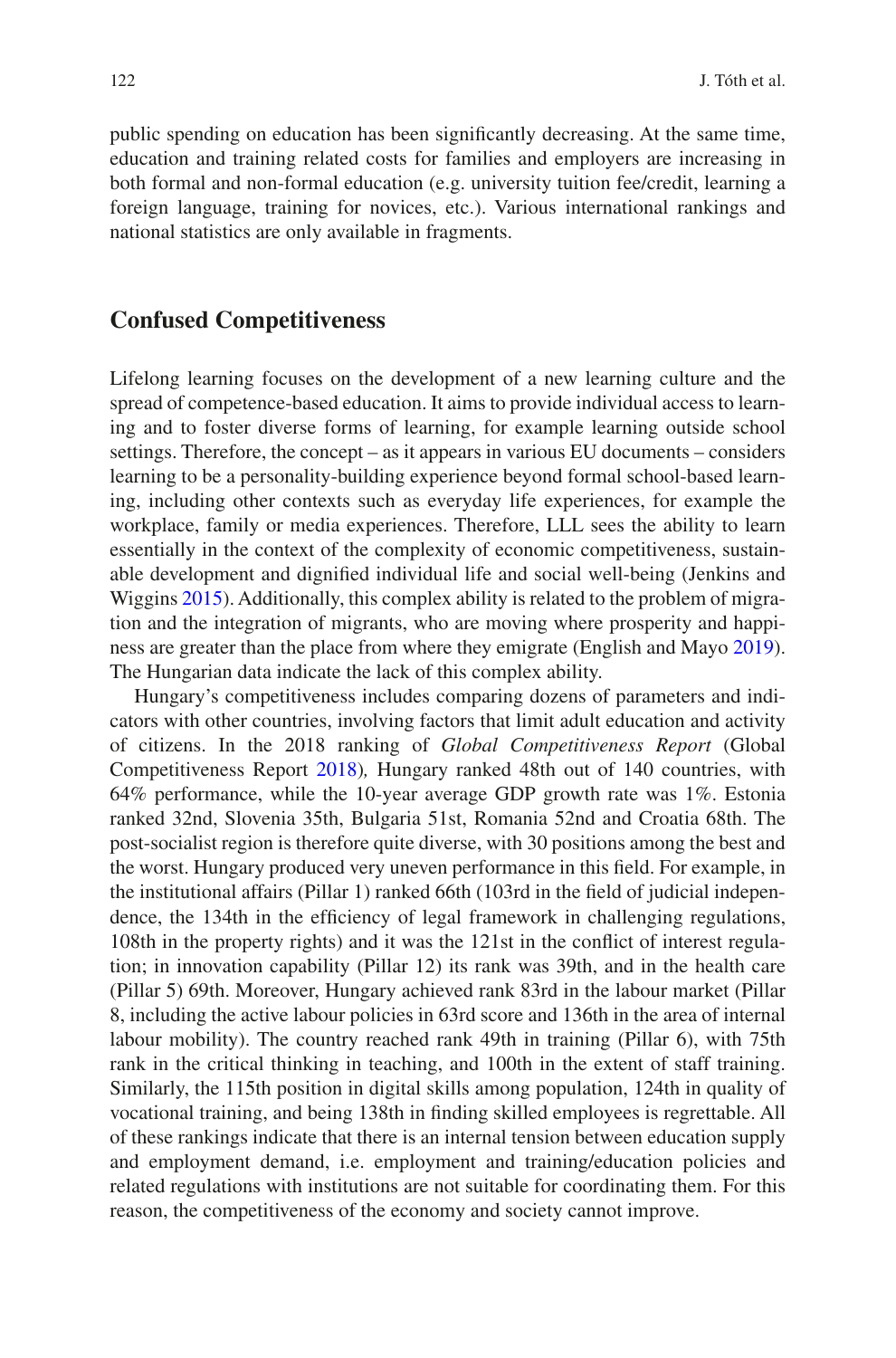The IMD *World Competitiveness Ranking* evaluates 63 countries, among them Hungary was ranked at 52nd place in 2017, and 47th in 2018 with 66 points. Such result shows some improvement, especially in the area of economic indicators.<sup>[1](#page-2-0)</sup> However, in the *ranking of digital skills and development*, which also materially determines economic and civic activity, Hungary stood at 36th place in 2014, 44th in 2017, and 44th in 2018, with 57 points.<sup>2</sup> This is an international scoreboard, which defnes digital competitiveness in three key factors: (a) Knowledge, such as know-how necessary to discover, understand and build new technologies; (b) Technology, including overall context that enables the development of digital technologies, and (c) Future readiness indicating the level of country preparedness to exploit digital transformation. Fifty criteria are weighted by researchers during the ranking of these three factors, and in the future readiness factor, Hungary dropped to its highest: from 36th place in 2014 to 58th in 2018. For example, it includes adaptive skills and attitudes that is ranked 62nd in 2018 indicating that there is a great trouble in adapting the economy and society, including adapting to the challenges of globalization. *Talent management* also shows the country's adaptability. The international ranking<sup>[3](#page-2-2)</sup> examines three main categories: (a) investment and development, (b) appeal and (c) readiness**.** The three categories assess how countries perform in a wide range of areas, including education, apprenticeships, workplace training, language skills, cost of living, quality of life, remuneration and tax rates. In 2018, Hungary was ranked 49th with 48 points, which is an improvement compared to 2017, but a decline compared to 45th in 2014. The slightly worsening trend is also explained by the fact that the state budget resources have not increased (total public expenditure on education was 4.2% of the GDP, and the governmental expenditure on education per student means 22.8% of GDP per capita in the secondary education). Moreover, the employee training is not a high priority in companies, because it ranked at 57th, the skilled labour readiness rank was 63rd, while the language skills were not really meeting the needs of enterprises as rank 59th suggests.

Focusing on adult education, are the indicators in Hungary better? Global Reports on Adult Learning and Education (GRALE) are a series of reports that monitor progress on Adult Learning and Education promoting actions and solutions. GRALE plays a key role in meeting UNESCO's commitment to monitor and report on countries' implementation of the Belém Framework for Action in fve areas of adult education and training: policy/governance, fnancing, participation,

<span id="page-2-0"></span><sup>1</sup> IMD World Competitiveness Ranking [https://www.imd.org/news/updates/the-us-overtakes](https://www.imd.org/news/updates/the-us-overtakes-hong-kong-at-first-place-among-worlds-most-competitive-economies/)[hong-kong-at-frst-place-among-worlds-most-competitive-economies/](https://www.imd.org/news/updates/the-us-overtakes-hong-kong-at-first-place-among-worlds-most-competitive-economies/) (15 March 2019).

<span id="page-2-1"></span><sup>2</sup> IMD Digital World Competitiveness Ranking [https://www.imd.org/wcc/world-competitiveness](https://www.imd.org/wcc/world-competitiveness-center-rankings/world-digital-competitiveness-rankings-2018/)[center-rankings/world-digital-competitiveness-rankings-2018/](https://www.imd.org/wcc/world-competitiveness-center-rankings/world-digital-competitiveness-rankings-2018/) (15 March 2019).

<span id="page-2-2"></span><sup>&</sup>lt;sup>3</sup> IMD World Talent Ranking [https://www.imd.org/wcc/world-competitiveness-center-rankings/](https://www.imd.org/wcc/world-competitiveness-center-rankings/talent-rankings-2018/) [talent-rankings-2018/](https://www.imd.org/wcc/world-competitiveness-center-rankings/talent-rankings-2018/) (15 March 2019).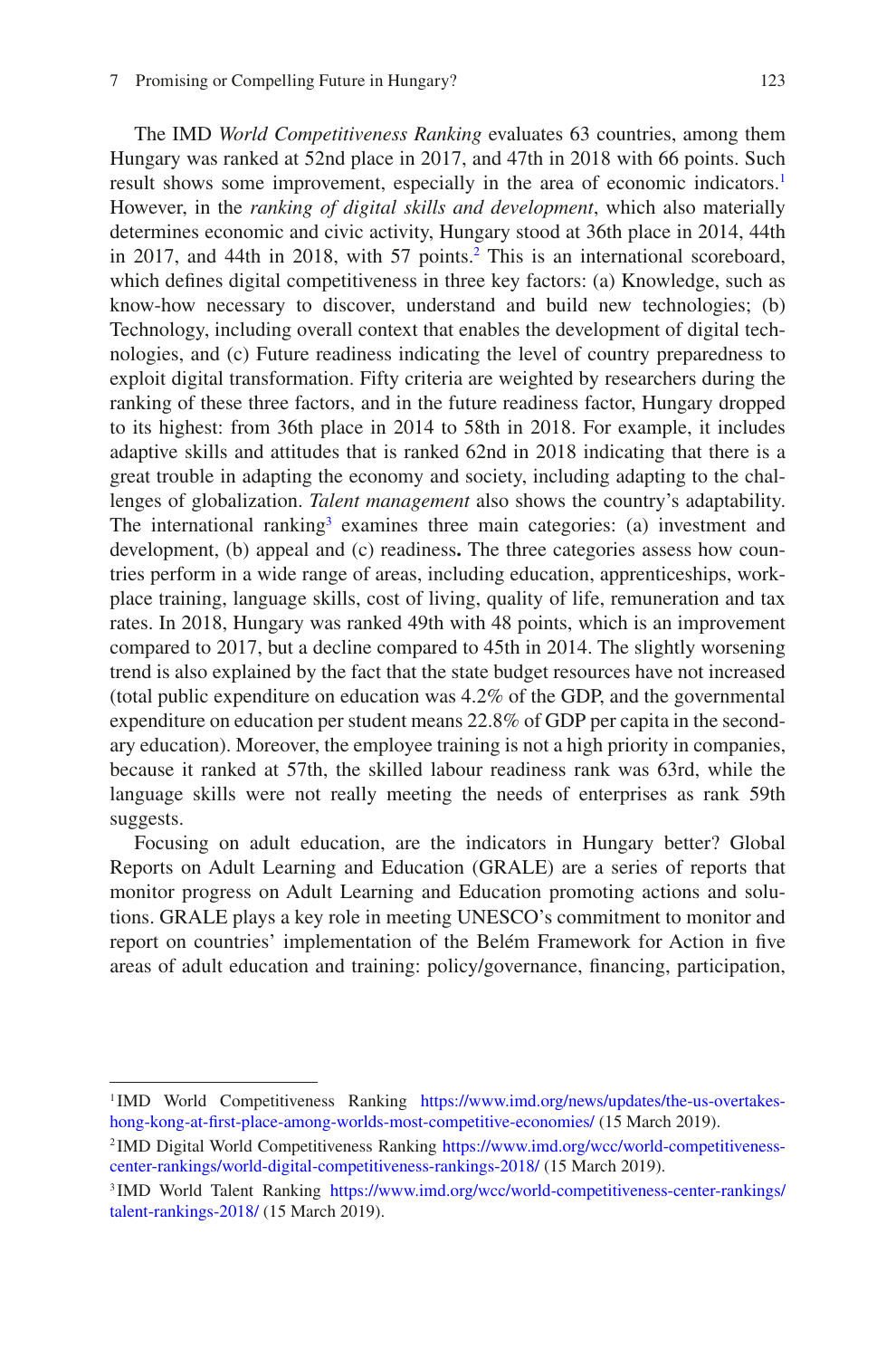inclusion/equity, and quality[.4](#page-3-0) The recent report says that 2–4% of public education spending currently goes to adult education and learning between 2009 and 2014, in a decreasing rate. Participation rate of adult education and learning was 15% in 2014, but about 66% of the adult education and learning structure (mainly regarding the number of participants) has a VET character because of employment reasons. Therefore, courses are at least in the ratio of 30% funded by employers. Moreover, cultural and social resources, democratic values, solidarity and peaceful co-existence are improved to a small extent through the adult education (GRALE [2015\)](#page-16-3). The mid-term evaluation of results recommends further efforts to Hungary. Accordingly, Hungary must establish a real LLL system, recognize the importance of non-formal adult learning, create a cross-sectoral governance structure, increase dialogue with stakeholders, support civil society, prioritize and increase investment in adult learning, collect comprehensive data on adult education and learning costs/ fnance, reach out to and empower disadvantaged and under-represented groups, as well as Recognition, Validation and Accreditation (RVA) is a key tool in order to promote lifelong learning. The national report clearly demonstrates that there is an urgent need to prioritize, promote and invest in adult learning for all. There is still a demand for a holistic attitude towards the benefts of education, beyond qualifcations, certifcations and economic benefts, acknowledging that education often impacts at the individual level, and in workplaces and communities. Hungary needs a 'learning world' where everyone can and wants to participate in learning (Kozyra et al. [2017](#page-16-4)).

In sum, analyses of different methods and geographies (based on statistical data and surveys) are unanimous that there are *structural problems in the operation and development of human capital in Hungary*, which have become increasingly evident in training, learning and employment issues after 2011. Educational transformation, centralization and changing legal regulation have not helped society to adapt to the requirements of the globalization and democratic involvement of citizens.

#### **Getting Away from the Goals Set for Education?**

The EU Commissioner for Education underlined that, according to various indicators of the *Education and Training Monitor* in 2018, Member States' education systems have advanced towards the EU 2020 goals, except for Hungary.<sup>[5](#page-3-1)</sup> In 2000, the EU launched its comprehensive development program, connecting to the Lisbon Strategy. Some target numbers have been identifed that need to be achieved in 10 years, and the Member States (MS) divided, who would contribute more or less

<span id="page-3-0"></span><sup>4</sup>This Framework was adopted by 144 UNESCO Member States at the Sixth International Conference on Adult Learning and Education (CONFINTEA VI), which was held in Belém, Brazil, in 2009.

<span id="page-3-1"></span><sup>5</sup>Education and Training Monitor 2018 [https://ec.europa.eu/education/sites/education/fles/docu](https://ec.europa.eu/education/sites/education/files/document-library-docs/et-monitor-infographics-2018-eu_en.pdf)[ment-library-docs/et-monitor-infographics-2018-eu\\_en.pdf](https://ec.europa.eu/education/sites/education/files/document-library-docs/et-monitor-infographics-2018-eu_en.pdf) (10 March 2019).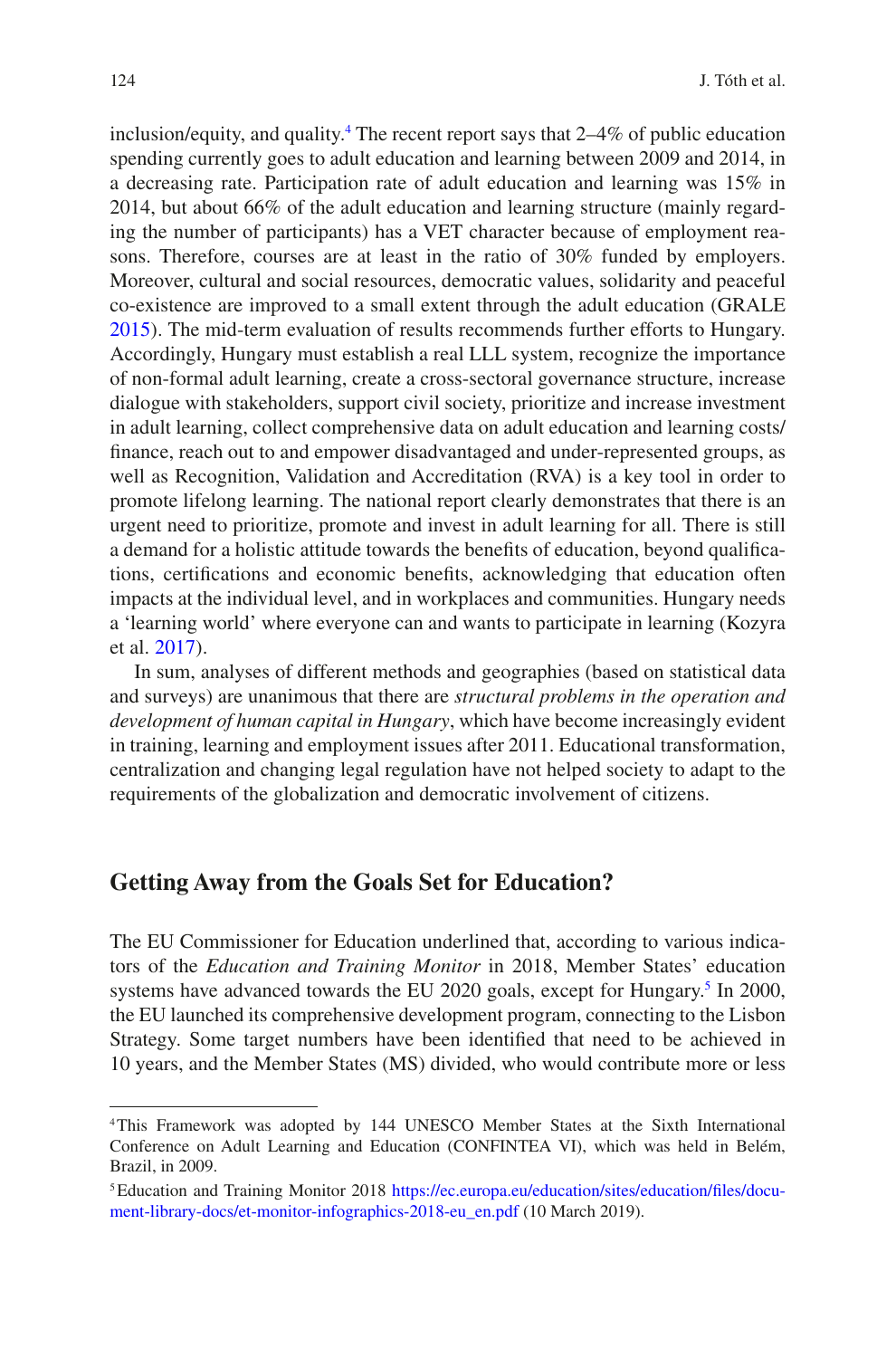to them, and then, all of this has been swept away by the economic crisis. Taking the lessons learned, the EU2020 strategy has set two goals for education: the proportion of graduates need to be raised to 40% (Hungary has undertaken only 34%), and the proportion of early school leavers should be reduced to 10%, also in Hungary. According to the European Commission, the reason for the deterioration in education may be explained by the lowering of compulsory school-leaving age from 18 to 16 years. This means that in many poor families, young people do not continue to study after the age of 16, thus they do not acquire qualifcations, so they do not work on the real labor market, but only on community work (organized by the state/ municipality where wages are paid at the official minimum wage). Unfortunately, community work is a segmented employment that does not include adult training. Therefore, these unskilled young people will be passive throughout their lives and will not survive without social support. Furthermore, if the child of a poor family continues to study after the age of 16, the amount of family support (unchanged since 2008) does not help the family. The entry of young people into higher/tertiary education has become more and more diffcult in recent years (introduction of tuition fees in several disciplines, higher of maturity exams, high housing and travel costs, reduction of scholarships, and introduction of foreign language exam in regulation). Therefore, social mobility is minimal, members of poor families cannot afford to learn either as young or as adults. Comparing Hungary with CEE countries, and Estonia implementing a major education reform, it can be seen that the PISA survey values have deteriorated in the past 4 years: the rate of underperformance at the age of 15 has also fallen in several areas between 2014 and 2017. While in 2014, only 1,5–2% of Hungarian students were left out of the EU28 average in sciences and reading, by 2017 the distance increased. In regard of reading, from 19.7% to 27.5%, and the proportion of poorly performing pupils increased from 18% to 26% concerning sciences. Compared to the CEE countries, Hungary shows that values have deteriorated almost everywhere in 2014–2017, yet there are big differences. It is a special feature that there are signifcant differences between the performance of Hungarian schools and this indicates strong selectivity. Namely, students from the better and the worse socio-cultural backgrounds are segregated very early in the school system, because 37% of students go to schools, where the disadvantaged children are in majority (it is the second worst in the EU). Hence, disadvantaged students in Hungary are much more segregated from nondisadvantaged pupils/schools than in other countries. According to the PISA survey, the socio-economic background of the 15-year-old is the most deterministic in Hungary concerning school performance, and the school is hardly able to compensate the study disadvantages of disadvantaged learners (Education at a Glance [2018\)](#page-16-5). Consequently, the quality of training for disadvantaged people, especially Roma students, and their access to general integrated education with the children of the majority society should be improved.

The OECD and EUROSTAT data show that poorly performing pupils are concentrated in vocational schools (Szabó [2018](#page-16-6)). Two-thirds of the members of the 14–18 age groups are admitted to vocational training schools and one-third to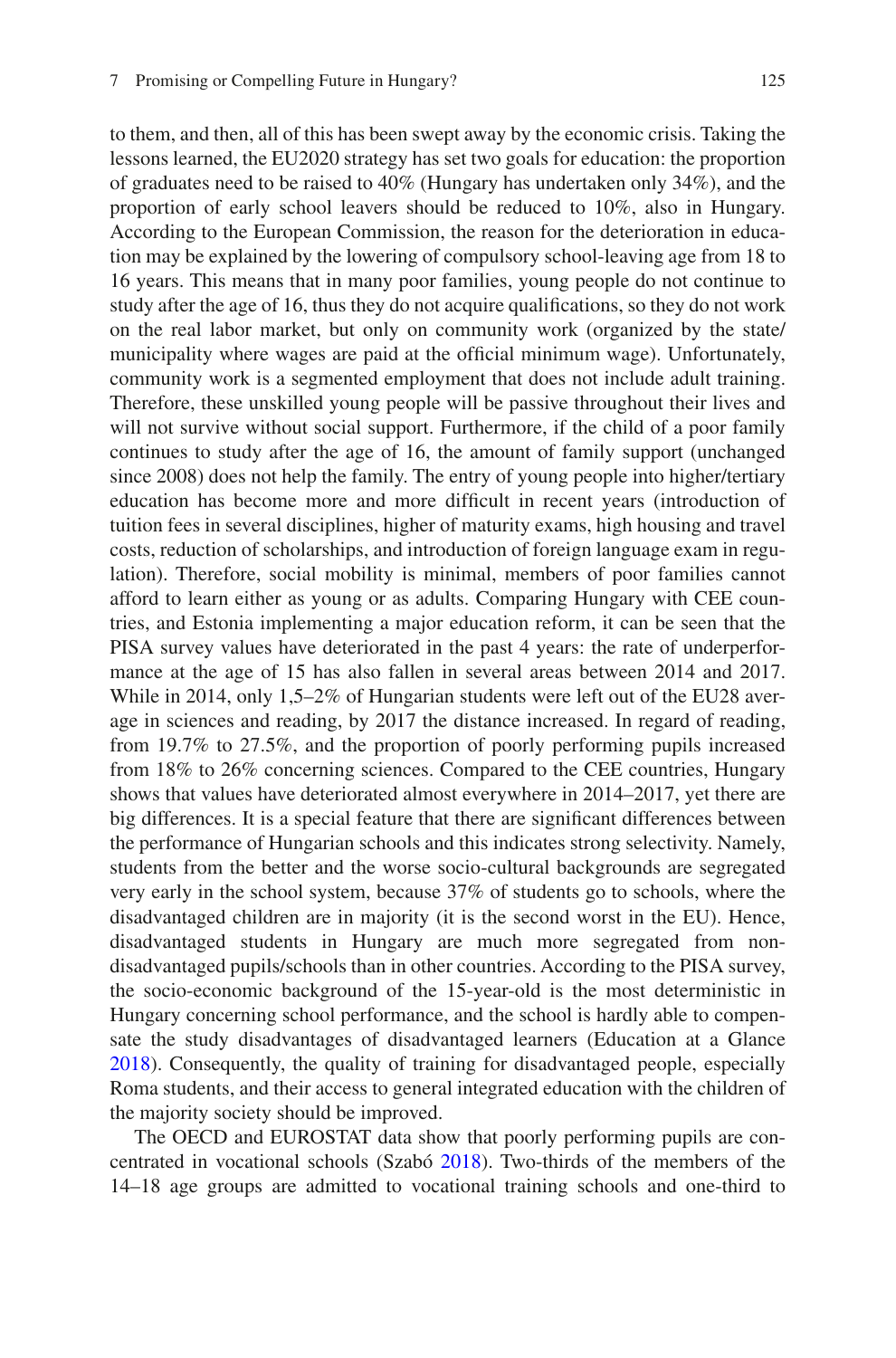grammar school[.6](#page-5-0) In the former, they provide minimal general knowledge and barely develop their learning abilities (for example, 15-year-olds studying there have a lower reading competence than the national average of 12-year-olds) and young people with vocational training are unable to get into tertiary education. At the same time, students with higher social status, and therefore better results, can be admitted to grammar school with reduced capacity in recent years, and its training formally entitles the students to university education. If the parents can afford it, they have a genuine chance to take part in special preparatory courses before enrolling at universities (Szabó [2017\)](#page-16-7). Consequently, where families cannot afford private teachers, those students have a less chance of enrollment in the grammar schools, and developing general skills, since they were born in the wrong place, in a poor family.

It is a modest result that in the age group 15–29, young people who are neither studying nor working (NEETs), there has been some improvement by 2017. Thus, their proportion  $(14\%)$  is only slightly higher than the EU23 average  $(12\%)$  among native born young people. On the other hand, since immigration is low, NEETs have a share of only 12%, compared to 19% of EU23 (Education at a Glance [2018\)](#page-16-5). It is also possible to increase the number of young people without work and school, since the government decreased the number of grades in vocational schools from 4 years to 3 in 2012. The number of classes serving vocational preparation has not changed, so the number of hours for general education has dropped by half. Therefore, without general skills, learning ability and vocational training, young people may be inactive (Nahalka [2018\)](#page-16-8).

The proportion of those participating in adult education is very modest and could only be doubled in 4 years, from 2.9% in 2017, to 6.2%, but it is still far from the EU28-average of 10.9%. In 2017, Estonia was among the Member States, where the participation rate in adult education (see Chap. [8\)](https://doi.org/10.1007/978-3-030-65002-5_8), in last 4 weeks, already exceeded the 15% benchmark. By contrast, Romania, Bulgaria, Croatia, Slovakia and Poland reported adult learning rates of 4.0% or less. In 2017, women recorded higher participation rates than men in all EU Member States, except for Romania or Slovakia. Typical forms of informal learning are taught learning via coaching or guided visits or it can also take place as non-taught learning, e.g. self-learning or learning in a group with friends or colleagues. In 2016, 40.6% of adults, in the age of 25–64, reported participation in any informal learning in the last 12 months preceding the interview, but the average of EU28 was 60.5%. Participation in informal learning ranged from below 35% in Lithuania and Poland, to over 90% in Croatia. However, the rate of formal and non-formal training/education for adults in age 25–64 was 15.1% in Hungary, in the last 12 months in 2016[.7](#page-5-1)

<span id="page-5-0"></span><sup>6</sup>Megvannak a 2018-as kompetenciamérés eredményei: elszomorító teljesítmény a szakközépiskolákban [Poor results of students' test on competences attending vocational schools in 2018] Education Office, Eduline/HVG, 23 June 2019.

<span id="page-5-1"></span><sup>7</sup>Eurostat: [https://ec.europa.eu/eurostat/statistics-explained/index.php?title=Adult\\_learning\\_](https://ec.europa.eu/eurostat/statistics-explained/index.php?title=Adult_learning_statistics#Providers_of_non-formal_education_and_training_activities) [statistics#Providers\\_of\\_non-formal\\_education\\_and\\_training\\_activities](https://ec.europa.eu/eurostat/statistics-explained/index.php?title=Adult_learning_statistics#Providers_of_non-formal_education_and_training_activities)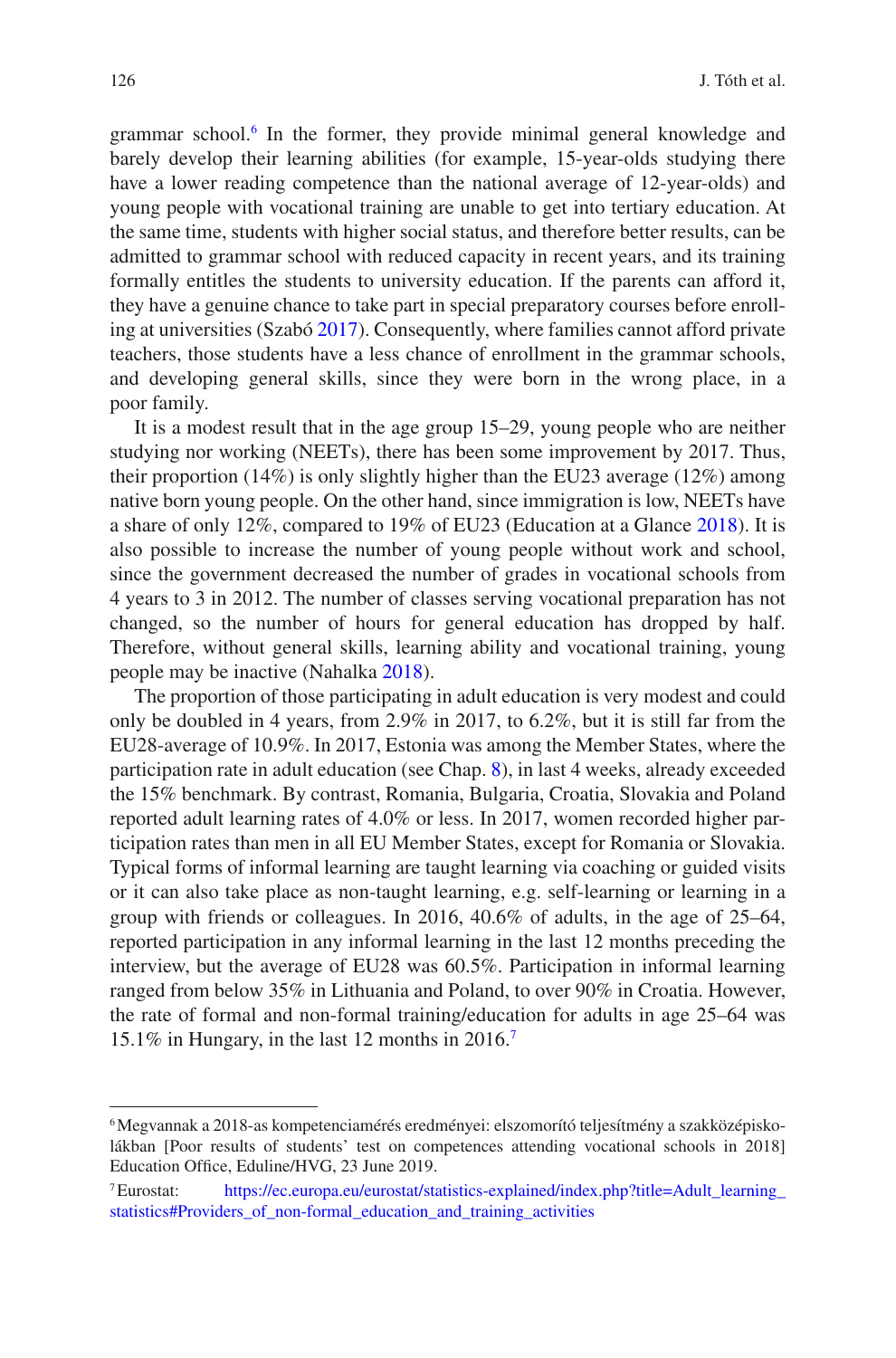| Year | Rate of early<br>school leaving<br>$(\%)$ | Rate of tertiary<br>education<br>attainment in age<br>$30 - 34$ (%) | Rate of under-<br>achievement in basic skills<br>according to the PISA<br>survey on 15-year-old<br>students $(\% )$ | Rate of adult<br>participation in<br>learning in age<br>$25 - 64$ (%)                                                  |
|------|-------------------------------------------|---------------------------------------------------------------------|---------------------------------------------------------------------------------------------------------------------|------------------------------------------------------------------------------------------------------------------------|
| 2011 | 11.4                                      | 28.2                                                                | 17.0                                                                                                                |                                                                                                                        |
| 2012 | 11.8                                      | 29.8                                                                |                                                                                                                     | 2.9                                                                                                                    |
| 2013 | 11.9                                      | 32.3                                                                |                                                                                                                     |                                                                                                                        |
| 2014 | 11.4                                      | 34.1                                                                | 19.0                                                                                                                |                                                                                                                        |
| 2015 | 11.6                                      | 34.3                                                                |                                                                                                                     |                                                                                                                        |
| 2016 | 12.4                                      | 33.0                                                                |                                                                                                                     | 40.6 (informal<br>education in last<br>12 months)<br>15.1 (formal and<br>non-formal<br>education in last<br>12 months) |
| 2017 | 12.5 (EU28)<br>average: $10.8$ )          | 32.1 (EU28)<br>average: 39.9)                                       | 27.0 (EU28 average: 19)                                                                                             | 6.2 (EU28 average:<br>10.9)                                                                                            |
| 2020 | EU28<br>average $< 10.0$                  | <b>EU28</b><br>average > 40.0                                       | EU28 average $< 15.0$                                                                                               | EU28<br>average > 15.0                                                                                                 |

<span id="page-6-0"></span>Table 7.1 Four education-driven indicators in Hungary

Summarizing the data from Table [7.1](#page-6-0) and the results of monitoring on schooling, the differences in learning outcomes and accession to learning have increased in Hungary. Reducing inequality could help poor, rural, Roma and young people with disabilities to become active citizens, and even more broadly, could contribute to social cohesion, if political intentions and budgetary resources would be concentrated on this aim. However, instead of developing general skills/competences in formal and non-formal education, the government's goal is to produce a *simple disposable (manual) worker or service providing labour force*. Improving equal access, equalities in education results, social mobilization and talent management are therefore marginal.

## **More Centralization, More Control and Less Money**

Centralization in public administration and operation of public services, as well as stronger control, could, in principle, facilitate the effective integration of welldeveloped policies (social inclusion, anti-discrimination, employment, education, adult training, etc.), building on each other, and multiplier effect. However, legislation is not based on impact assessment, targeted surveys or research of the necessary public funding. These characteristics also apply to legislation on the public education system. Moreover, *centralization in numerous felds* of education was introduced, not only at ministerial, but at strategic and fnancial level as well. For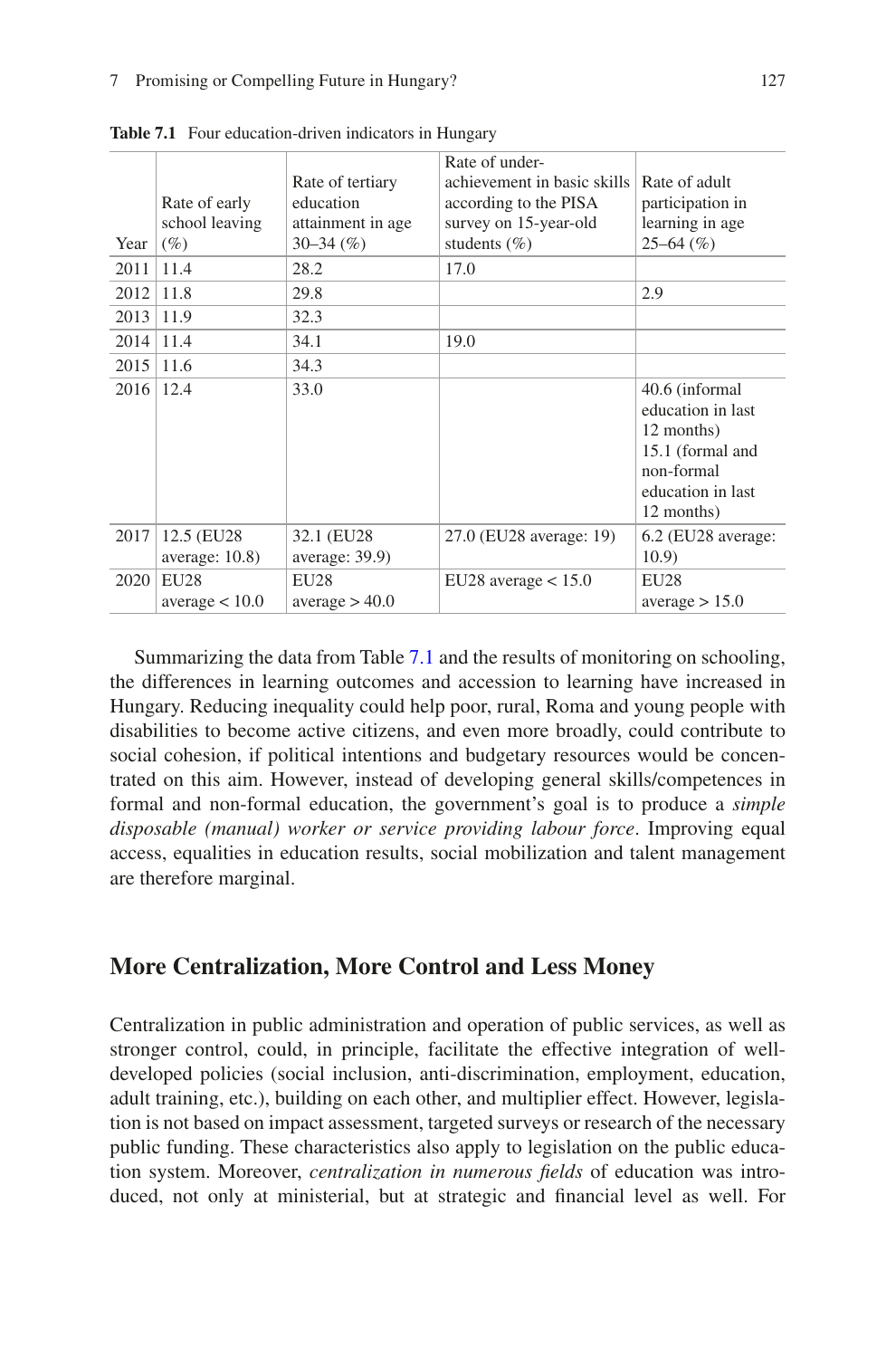instance, local governments could no longer be the owners and maintainers of schools, a central state bureau received the tasks of control. Moreover, centralization and control together have been extended to the feld of curriculum, to the employment of teachers and textbook market, too.

Modest results have been achieved in the EU, using relatively large amount of money, because in 2016, *public funding for education* increased by an average of half a percent in real terms compared to 2015. However, the share of public spending on education in Hungary has been stagnating or slightly decreasing, and falls well short of EU averages in nominal and absolute terms. In 2010, 5.5% of government spending went to full public education compared to 4.7% in 2012, 5.1% in 2015 and 4.9% in 2016 (when the EU average was 4.7%). Another problem is how to spend the budgetary money. For example, the government has forced vocational training against a grammar school that provides better basic skills, as well as the centralization of public education (the establishment of the necessary gigantic managing authorities and consolidated institutions, the liquidation of smaller schools, the elimination of alternative education programs) and the decrease of age limit for compulsory schooling to 16 years. Adult training grants have been channelled to the community work/jobs to give unemployed people compensation, which is lower than the lawful minimum wage for the community employment, but without providing any effective adult training program. The aim was to improve unemployment statistics in parallel with the reduction of social benefts. For these reasons, budget priorities have changed since 2011.

The funding of Hungarian education is one of the lowest in the OECD countries (Varga [2017](#page-17-0)). It means that Hungary spends little money on education in proportion to its economic power, and since the implementation of this limited funding is not effcient, serious discrepancies can be revealed in the system. In Hungary, the cumulative expenditure per student aged 6 to 15 by educational institutions in 2013 was 47,229 USD, while in Slovenia it was 92,[8](#page-7-0)50 USD, and in Croatia 50,722 USD.<sup>8</sup> In 2015, Hungary spent only 3.8% of its GDP on primary, secondary and tertiary education, while the EU23 average was 4.6%. On the other side, the total public expenditure of all government expenditures (on primary, secondary and tertiary education) was 6[.9](#page-7-1)%, but the EU23 average was 9.6%.<sup>9</sup> The total expenditure on upper secondary educational institutions per full-time equivalent student by programme orientation was 6110 UDS for general programme (EU23 average was 9235 USD), and 9794 USD for vocational programme (EU23 average was 11,115 USD). In the same year, the total expenditure on educational institutions per full-time equivalent student by level of education at primary was 5089 USD (the EU23 average was 8512 USD), at secondary was 5879 USD (the EU23 average was 9882 USD) and at tertiary (excluded R&D) was 7068 USD (the EU23 average was 10,919 USD).

<span id="page-7-1"></span><span id="page-7-0"></span><sup>8</sup> [http://gpseducation.oecd.org/CountryProfle?primaryCountry=HUN&treshold=10&topic=PI](http://gpseducation.oecd.org/CountryProfile?primaryCountry=HUN&treshold=10&topic=PI) <sup>9</sup> [https://read.oecd-ilibrary.org/education/education-at-a-glance-2018/hungary\\_eag-2018-49](https://read.oecd-ilibrary.org/education/education-at-a-glance-2018/hungary_eag-2018-49-en#page1) [en#page1](https://read.oecd-ilibrary.org/education/education-at-a-glance-2018/hungary_eag-2018-49-en#page1)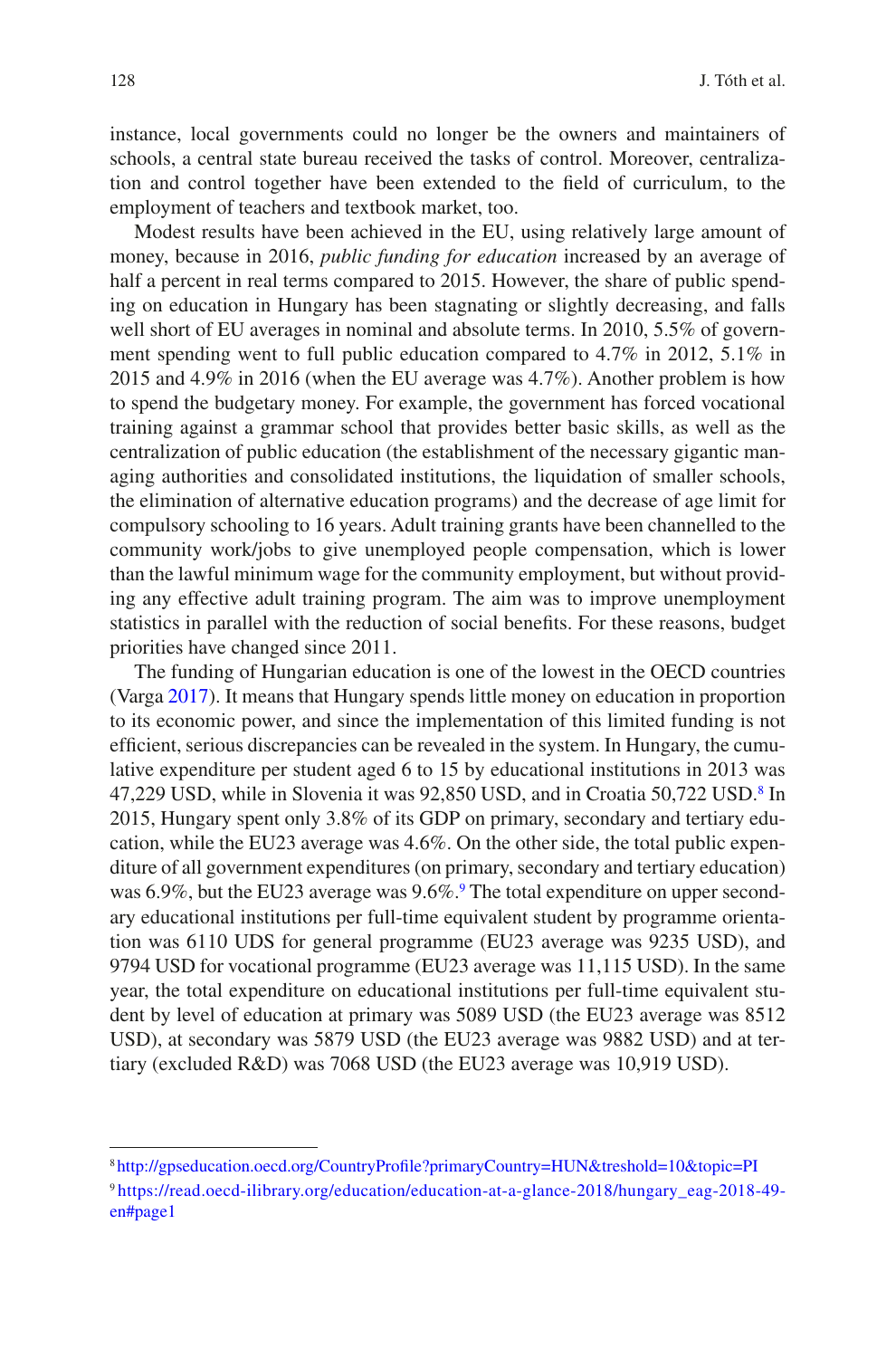These unfavourable phenomena are refected in the situation of pedagogical research in Hungary (Csapó et al. [2017](#page-16-9)). However, for the scientifc support of development, comprehensive pedagogical research programs have been launched around the world (in particular, reading/mathematics/science education, social studies, civic education and foreign language teaching). In the subject-pedagogical research program launched by the Hungarian Academy of Sciences (2016–2020, with the involvement of 19 research groups), all of these major research areas appear. The improvement of the international competitiveness of the Hungarian education system cannot be achieved without the development of educational research, but its fnance has remained limited in fact.

Instead of purely employer-specifc knowledge, transversal skills are getting more and more important. The defnition of transversal competencies has six domains that are not related to the required skills to a particular job: critical and innovative thinking, interpersonal skills, intrapersonal skills, global citizenship, media and information literacy, and others, such as competencies, physical health or religious values[.10](#page-8-0) Effective "human capital" development (which is increasingly interpreted as one of the main pillars of modern labour law theory) can be mostly improved by generally useful skills. Labour law must play a role in ensuring meaningful human capital formation. The logic of "risk sharing" is in the focus: *who bears the burden of LLL*?

Burden-sharing in Hungary places a disproportionate burden on employers and citizens, as follows<sup>11</sup>: (a) employers, because they pay training tax to the Employment Fund, and according to the decree of the minister, they can receive grants for vocational training, as well as for adult education (state training institutions and public foundations) and even for adult training research; in addition, companies can reduce their training taxes to the Employment Fund by the amount of training organized for their employees within the framework of ministerial decrees; (b) the state bears responsibility towards the local governments to ensure the minimum LLL conditions in the settlements of more than 1000 people, primarily by means of a folk high school, and to establish or operate public cultural institutions with a symbolic grant, as stipulated in the ministerial decree; (c) civil organizations which may apply for training and programs for EU and other sources; and (d) citizens who pay for the training in professional or formal training institutions or in informal training.

From case studies and interviews, it can be concluded that companies are primarily looking for work-related training and are involved in organizing and supporting them in Hungary. Based on the analysis of Hungarian employment policy

<span id="page-8-0"></span><sup>10</sup>UNESCO: School and teaching practices for twenty-frst century challenges: lessons from the Asia-Pacifc region, regional synthesis report, Bangkok 2016.

<span id="page-8-1"></span><sup>11</sup>Act CXL of 1997 on Public Culture amended by the Act LXVII of 2017, Act LXXVII of 2013 on Adult Education, Act CLXXXVII of 2011 on Vocational Training, Act CLV of 2011 on the Statutory Contribution to the Vocational Training and Support for the Development of Training, its implementation by the Ministerial Decree No. 16 of 2016, May 27 (NGM) and Ministerial Decree No. 21 of 2013, June 18 (NGM).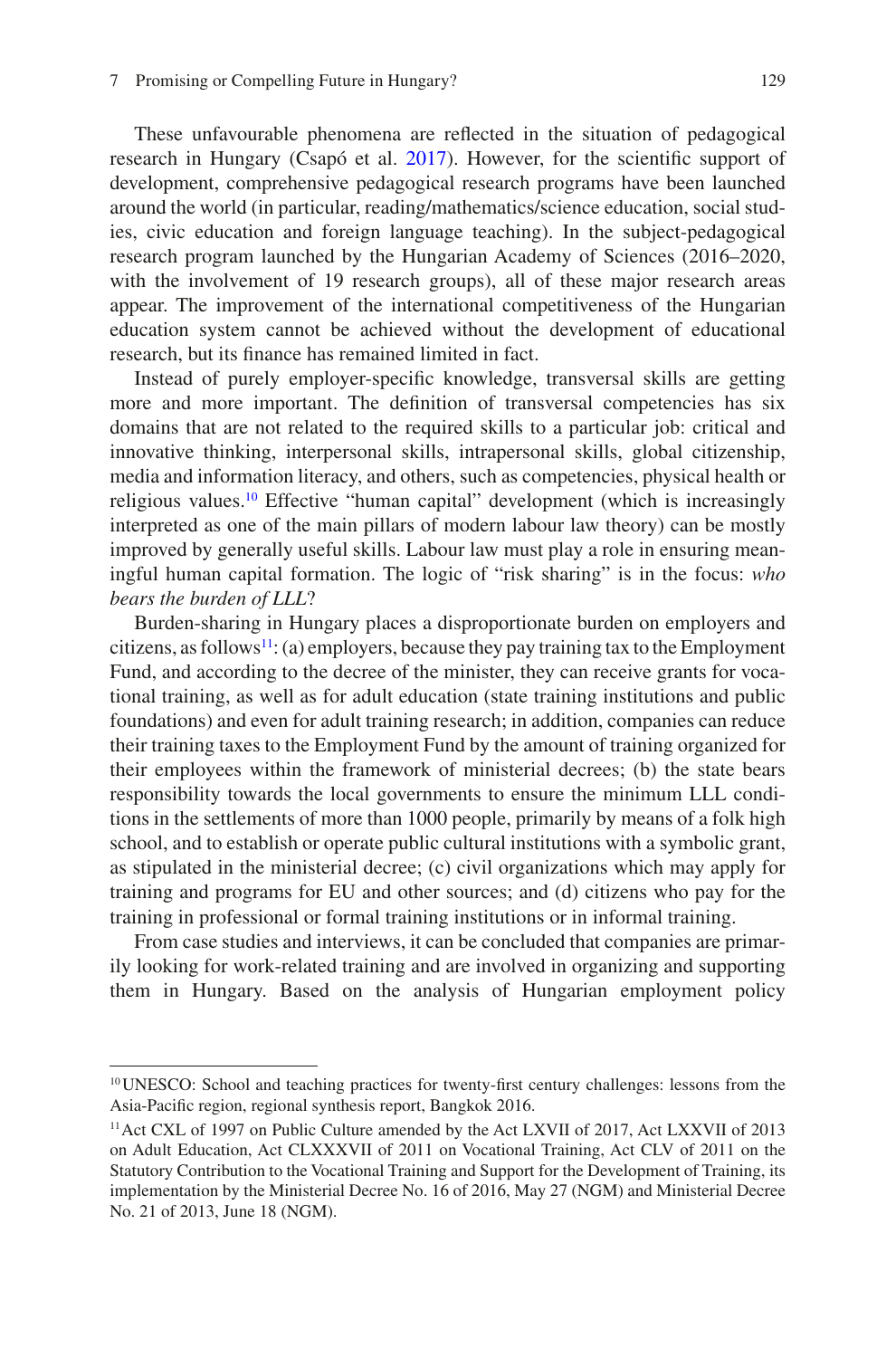instruments, it can be said that it does not strongly support LLL (Homicsko [2017\)](#page-16-10). Therefore, a change in the legislator's approach would be necessary.

What are the two main components of LLL in Hungary? (a) Adult training is a form of learning outside the school system, in which the participants are not in a student relationship with the training institution because it is course-specifc, it does not necessarily provide any formal qualifcations, the participants pay the costs and the service is realized on a market basis; (b) adult education is – at least in part – state-supported vocational training in a school system. Naturally, the tertiary education is related to both, but with own regulation. $^{12}$  $^{12}$  $^{12}$ 

Companies and entrepreneurs have to pay vocational training  $\text{tax}^{13}$  to provide resources to VET that the state (somehow) distributes or uses, e.g. supports vocational training workshops or pays scholarships for young people's undergoing training. School-based and state-recognized vocational training is provided by law,[14](#page-9-2) while non-school adult training courses are governed by the Act on Adult Education.[15A](#page-9-3)ccording to the latter, adult training institutions can issue a staterecognized qualifcation, and may organise language training, if they have been accredited by the state (they have received a training permit from the authority). The fee for adult training is basically paid by the student, unless a company spends part of its vocational training tax on its own employee, or training for disabled adults, which can be supported by budget/EU funds as defned in the Budget Act (up to two courses within 2 years for the same person). Exceptionally, the Minister can also provide adult education support. Regarding the active employment policy instruments, the costs of professional/adult training are only partly or entirely borne by the labour offce, but under very strict conditions (the applicant is a job-seeker, of a certain age, cares for a child/family member or has a minimum level of education). However, there is no income provided for the duration of the training, only if they are in a crisis situation (severely deprived and only in minimal amount). Consequently, continuing education, supporting professional change, upgrading competencies and technical knowledge is not part of public employment policy task, but a matter for companies and workers or civil organizations.[16](#page-9-4)

In the LLL process, the majority of citizens intend to become involved in a part of tertiary education. The world of tertiary education is no longer the prerogative of the elite, and higher education is increasingly linked to formal and non-formal learning, adult education, further training, self-development, public/civil organization activity, and competence development (by additional, supplementary, ordinary, retraining, summer or senior courses). As citizens, we need to be well informed when it comes to issues such as the fnancing of higher education by community, business or private individuals, or its effectiveness. For instance, access to learning

<span id="page-9-0"></span><sup>&</sup>lt;sup>12</sup> Act CCIV of 2011 on tertiary education.

<span id="page-9-1"></span><sup>13</sup>Act CLV of 2011.

<span id="page-9-2"></span><sup>&</sup>lt;sup>14</sup> Act CLXXXVII of 2011.

<span id="page-9-3"></span><sup>&</sup>lt;sup>15</sup> Act LXXVII of 2013.

<span id="page-9-4"></span><sup>&</sup>lt;sup>16</sup> Act IV of 1991 and Ministerial Decree No. 30 of 2000, Sept 15 (GM).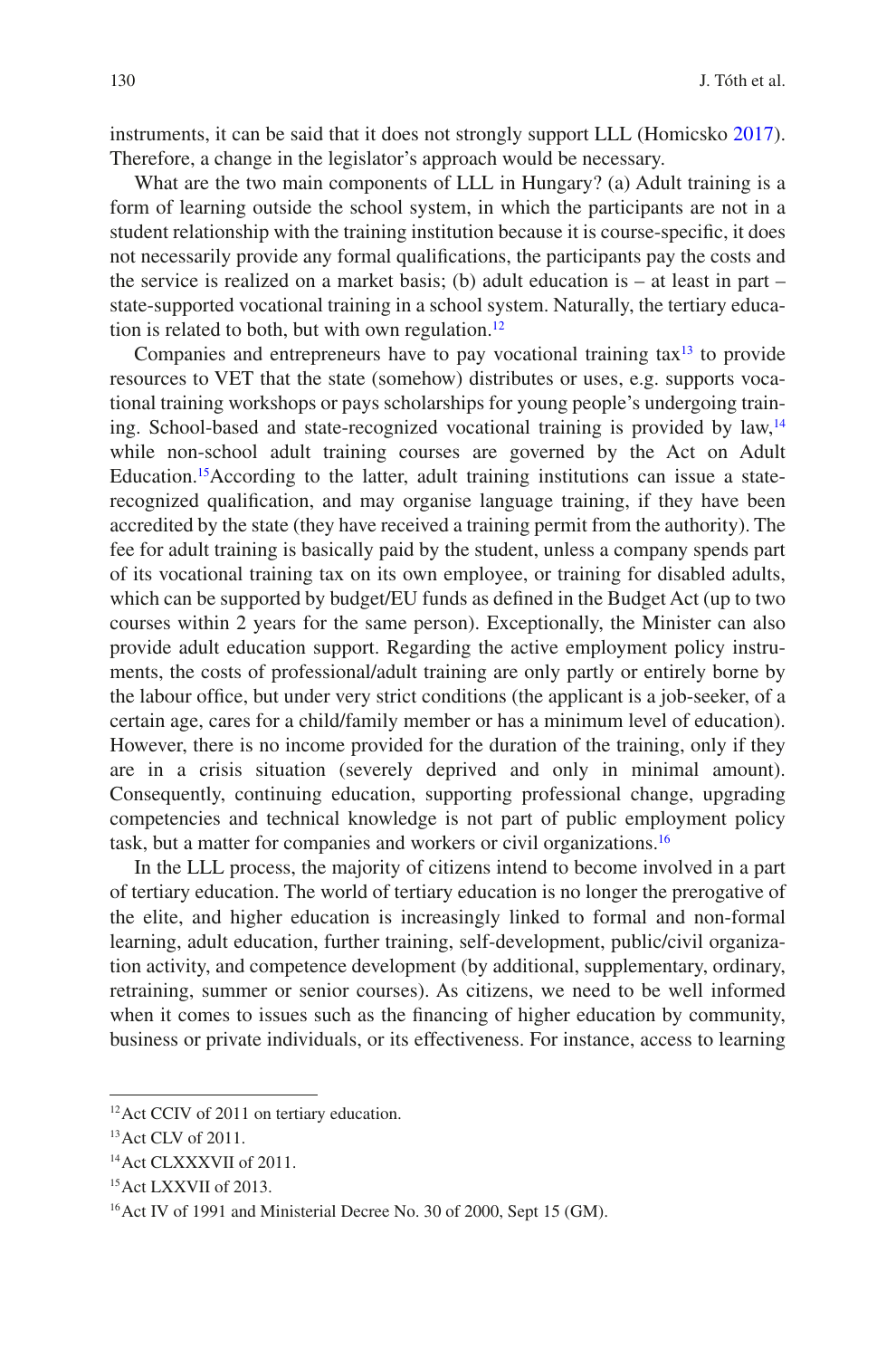is infuenced by the ratio between public funding and private fnancing (Temesi [2012\)](#page-16-11). However, in 2015, the share of expenditure on tertiary education fnanced from the public budget was 63%, while the EU23 average was 76%, and private expenditure meant 37% (the EU23 average was 19%). In other words, the subdued state funding is replaced by families and students/learners, while a public to private transfers are missing (EU23 average was 5%). Learning opportunities determine employment and earnings, in which the gender gaps are considered the main equity challenges by the OECD.

## **Strategic Thinking?**

Focusing on the 2014–2020 period, the EU's fnancial planning term, the government has developed a *National Adult Training Strategy. (NATS)*[17](#page-10-0) The main message of NATS is that acquired competencies can increase the employability of the individual and hence the societies and the economic signifcance of adult education. The new Adult Education Act, in line with employment policy objectives, aims to increase competitiveness, improve employability, and integrate disadvantaged people into the labour market. The law intends to incorporate safeguards into the adult education system, in order to provide participants with quality knowledge from subsided adult education, and to ensure that the obtained certifcate has the same standard of qualifcation as acquired in the school system. Otherwise, adult education meets the requirements of transparency and consumer protection, and the needs of labour market.

In this target system, chambers of commerce also play a role in complementing the authority's authorization process. The aim of the transformation is to increase the adaptability and competitiveness of the employees, to increase employment, to promote the employment and sustainable employment of disadvantaged job seekers and inactive people, especially people with low education, the long-term unemployed, the Roma, the elderly, the young mothers and young adults.

In brief, the strategy focuses not on the complex development and expansion of the individual's talent management, human capital and knowledge. Therefore, the reference to LLL is very formal, while the implementation is basically planned from the EU funds, with the coordination of public policy directions by the ministry. The 108-pages-long document contains only generalities about the material, organizational, and coordination tools of implementation.

The *Strategy for Social Cohesion and Inclusion* is also based on the EU's fnancial planning period, so it is for the years of 2011–2020. In the 126-pages-long

<span id="page-10-0"></span><sup>&</sup>lt;sup>17</sup>The framework strategy of lifelong learning policy for the period of 2014/2020. [http://www.](http://www.kormany.hu/download/7/fe/20000/Eg%C3%A9sz%20%C3%A9leten%20%C3%A1t%20tart%C3%B3%20tanul%C3%A1s.pdf) [kormany.hu/download/7/fe/20000/Eg%C3%A9sz%20%C3%A9leten%20%C3%A1t%20](http://www.kormany.hu/download/7/fe/20000/Eg%C3%A9sz%20%C3%A9leten%20%C3%A1t%20tart%C3%B3%20tanul%C3%A1s.pdf) [tart%C3%B3%20tanul%C3%A1s.pdf](http://www.kormany.hu/download/7/fe/20000/Eg%C3%A9sz%20%C3%A9leten%20%C3%A1t%20tart%C3%B3%20tanul%C3%A1s.pdf)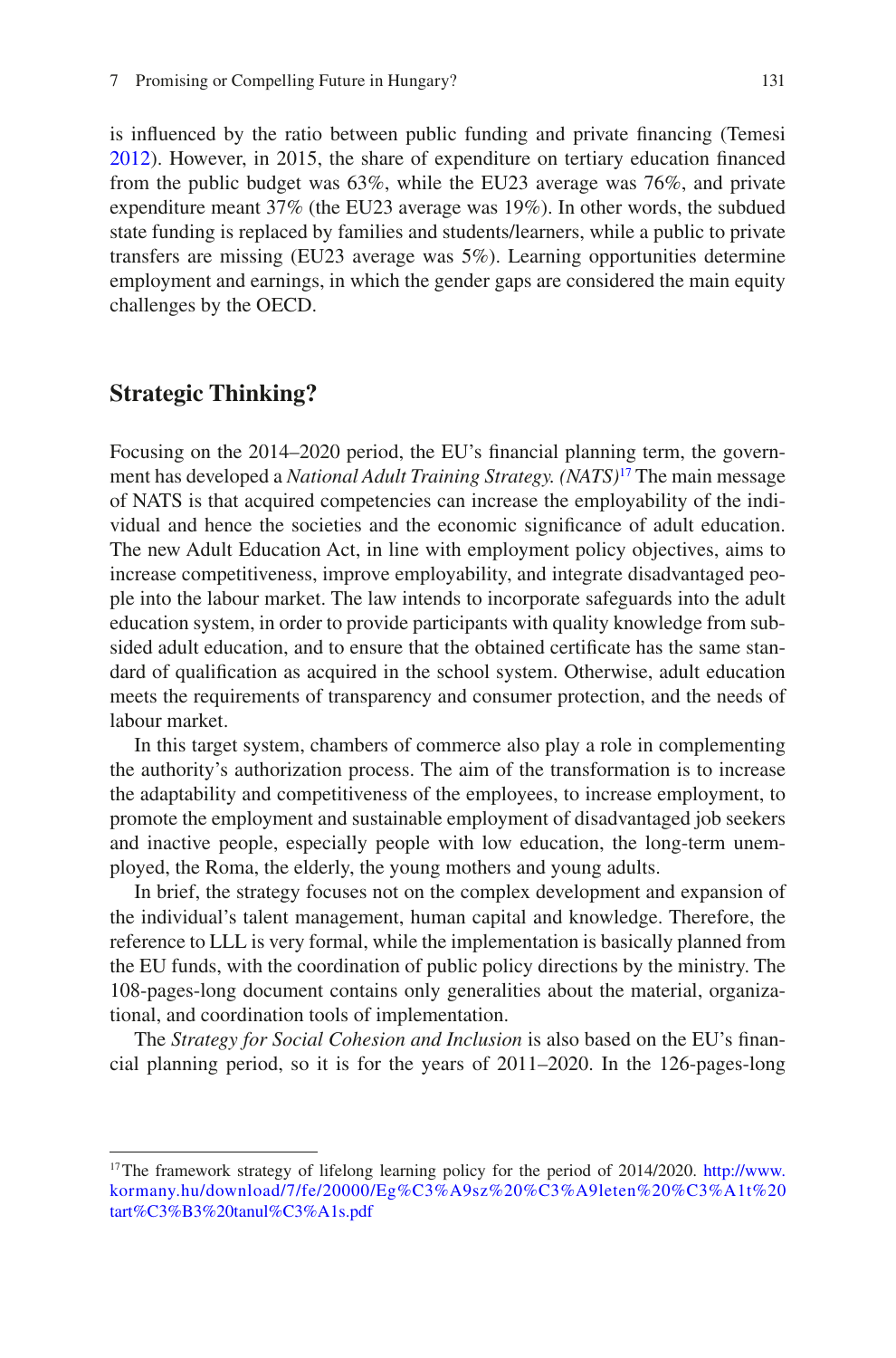document,<sup>18</sup> there are some sections about adult education. The objectives of the Strategy are linked to the Europe 2020 strategy to combat poverty, including the reduction of child poverty. For this reason it promises support for families with children, the reduction of the gap between the Roma and non-Roma population (schooling/pre-schooling of Roma, 60 second-chance courses). Moreover, it offers public work programs with simple vocational training, to integrate the long-term unemployed people to the labour market, including the Roma. The Strategy wants to reduce territorial handicaps and segregation. In other words, the three million people living in poverty and exclusion must be integrated on the basis of these priorities. However, people with disabilities, young people, the low-skilled or people in need of formal education receive marginal attention in the Strategy.

According to the Strategy, the coordination of sectoral measures and programs serves complex developments, and fnanced primarily from the EU funds. The framework agreement between the Government and the National Roma Self-Government facilitates the implementation of the strategy (e.g. professional and university training for  $35,000$  young Roma people).<sup>19</sup> However, there is no guarantee for control and transparency in absence of ethnic data on Roma, in addition to scientifc surveys and research. Although, they set out to develop some guarantees and deadlines of the implementation, all government reports on the Roma are in doubt.

Vocational training and adult education are managed jointly by the Strategy as a competitiveness and economic issue. According to this, there is a need to encourage a supply of training that fexibly adapts to the needs of the economy, and also, enterprises should consider training for employees as a rewarding investment, and engaging employees in training is crucial, in order to adapt to the ongoing social and economic changes. Among the priorities of adult education, the development of digital literacy and the expansion of access to the opportunities provided by the information and communication technology will be a priority. On the other hand, adult education should be placed on a new basis to provide the proper framework<sup>[20](#page-11-2)</sup> for LLL: be effective in controlling, filling in school deficits, worn out competences, contributing to social cohesion (e.g. by making 85,000 Roma economically active). Unfortunately, no calculations are included in the document about their costs and personal conditions.

*Lifelong Learning's frst Strategy*[21](#page-11-3) for the 2007–2013 period was the complex development of human resources, defning deadlines and responsibilities. Two ministers had to report every 2 years between 2006 and 2010, regularly scrutinized legal

<span id="page-11-0"></span><sup>&</sup>lt;sup>18</sup>Nemzeti társadalmi felzárkózási stratégia (Mélyszegénység, gyermekszegénység, romák) 2011–2020, [National Societal Catching Up Strategy (Deep Poverty, Child Poverty, Roma)] Budapest, 2011. november, KIM Társadalmi Felzárkózásért Felelős Államtitkárság.

<span id="page-11-1"></span><sup>19</sup>Government Resolution No. 1136 of 2011, May 2 and Government Resolution No.1338 of 2011, Oct 14 determines the detailed tasks and cooperation.

<span id="page-11-2"></span> $^{20}$  Its element is the integrated training and education centers in regions defined in the Ministerial Decree No. 3 of 2011, March 11. (KIM).

<span id="page-11-3"></span><sup>&</sup>lt;sup>21</sup> Government Resolution No. 2212 of 2005, Oct 13.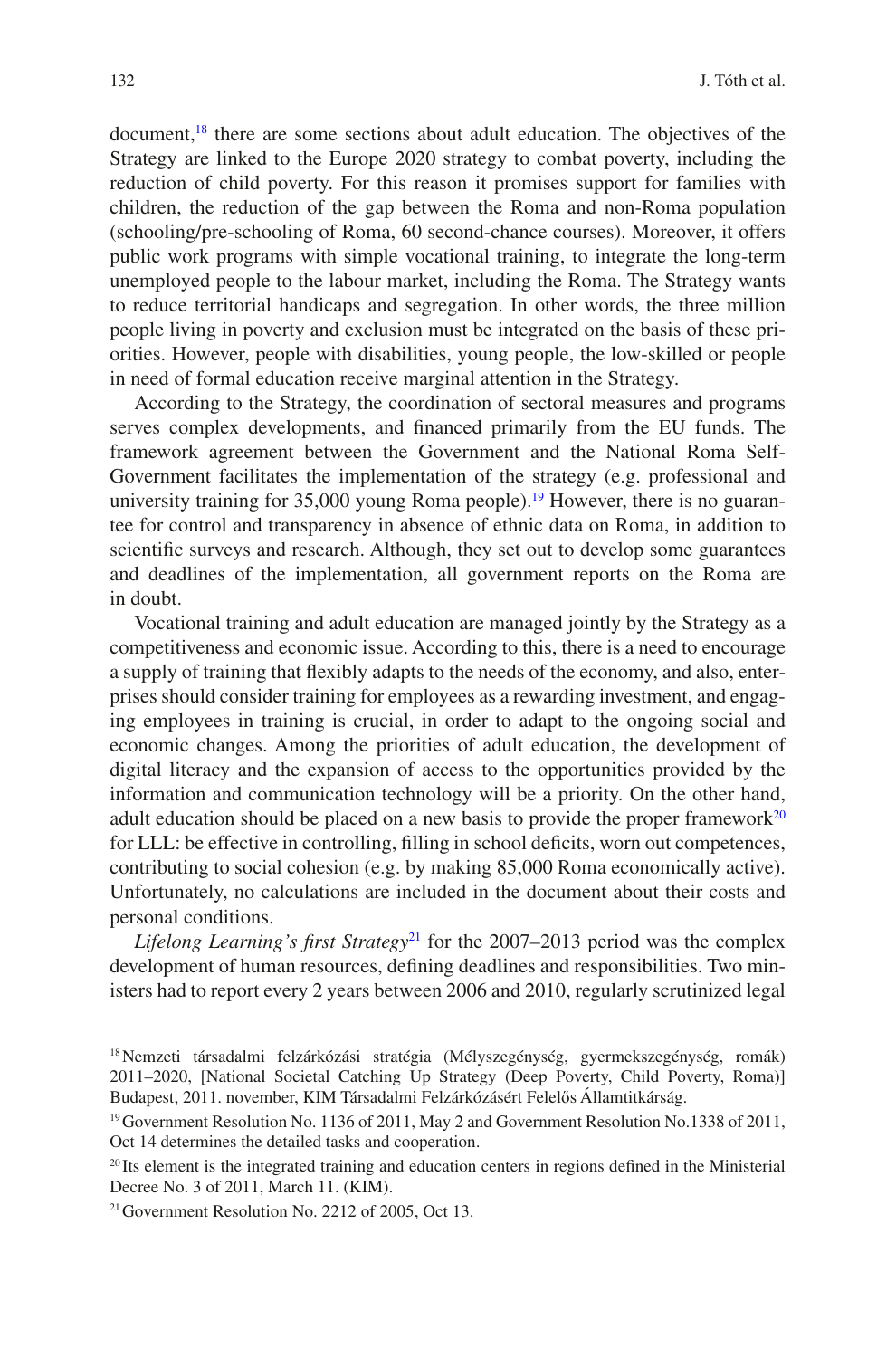and financial instruments for efficiency. In 2014, a new social inclusion strategy was developed, together with the *new LLL policy document,* the new concept of public education development, and the early school leaving strategy. The strategies adopted at the same time had to be integrated into the existing different professional development plans. Finally, in line with the EU's fnancial timetable for the 2014–2020 period, the government has adopted a new *LLL strategy action plan* to improve the employment of segregated, Roma, disabled and NEET youth, and to develop their key competences[.22](#page-12-0) Teacher training, targeted actions, developing non-formal and informal learning opportunities (e.g. e-learning, distance learning, workplace training) were some examples. This activity was reported annually by ministers.

Overall, the *strategic plans approach education and adult education too narrowly* – as the Adult Education Act does not cover all relevant areas (Farkas [2013\)](#page-16-12). These do not provide sufficient resources, and the government cannot effectively coordinate closely related measures, without any partnership or dialogue with the professional, civilian, and municipal actors, nowadays. The government wants to resolve everything with administrative tools, and only from EU funds. Meanwhile, all indicators show deteriorating results to the average of EU28.

#### **Two Good Initiatives**

The two examples – as documented – apply to people with severe disadvantages, such as Roma and people with disabilities, and are able to show the relevant contradictions in the region, not only in Hungary: (a) the successes in the examples remained isolated and unchanged the trend, lacking coordination and monitoring of impacts, so that, based on their experiences, good local initiatives can be sustained and followed elsewhere; (b) the two projects confrm that cumulative disadvantages (segregated social groups in depressed settlements, labour shortages, low levels of education and lack of democratic traditions) can only be compensated by complex programs that simultaneously develop the local community, transparency and social participation; (c) the two examples show that prevention can hinder the reproduction of social disadvantages, but if this is lacking in adult education and other sectoral policies, there is no long-term, strategic social program-setting as long as the government focuses only on tackling rapid, short-term economic problems. In other terms, democracy cannot function without widespread democratic thinking, active citizens and NGOs fghting for rights, because the formalism of above-mentioned government strategic documents is not enough.

<span id="page-12-0"></span><sup>22</sup>Government Resolution No. 1603 of 2014, Nov 4, and Government Resolution No. 1705 of 2016, Dec.5.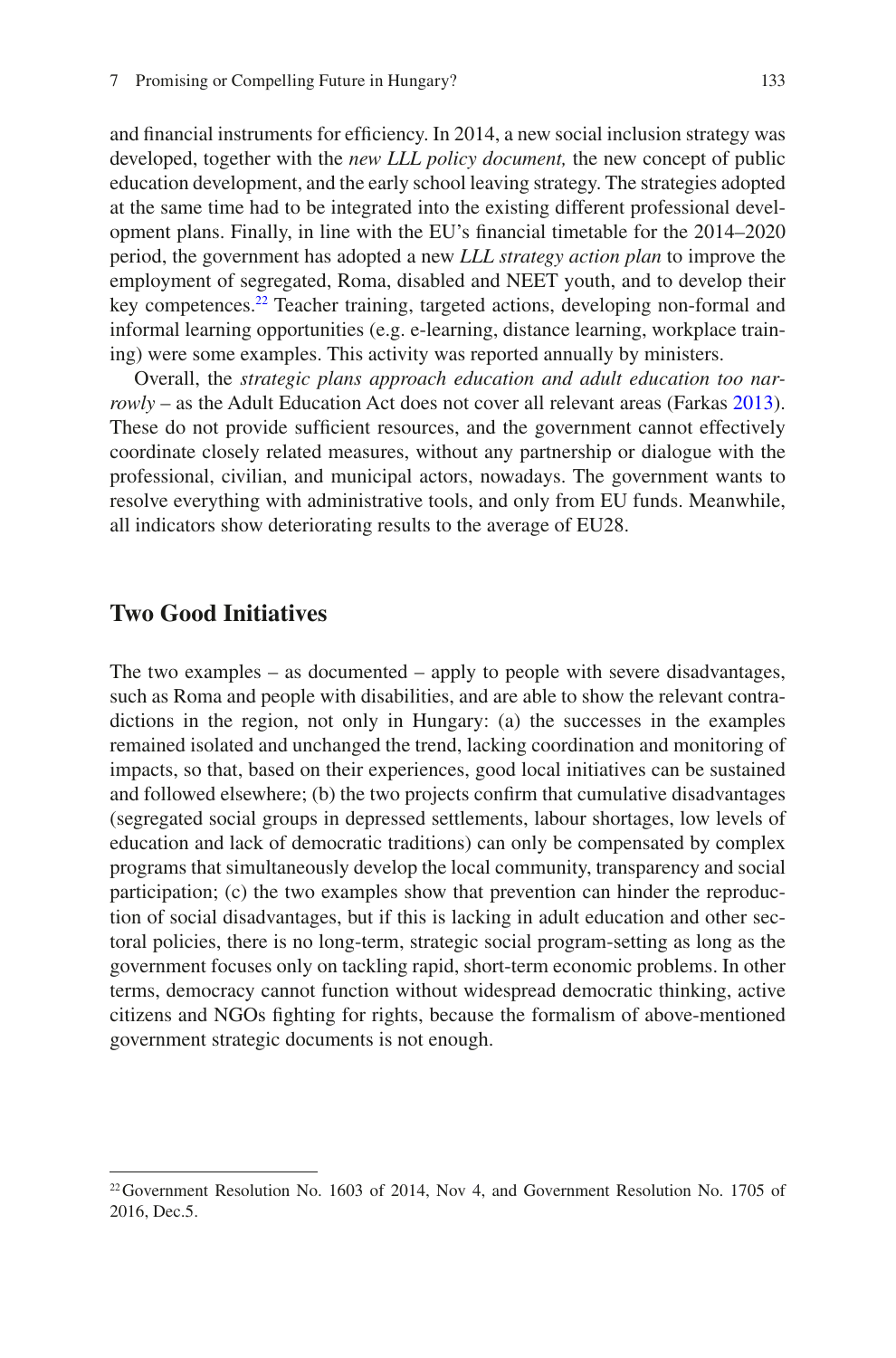### *Disabled People's Advocacy Organizations*

According to the census, 9% of the 15-year-old population with disabilities graduated from university, 20% had a secondary education, 17% got a qualifcation (vocational training), and 54% graduated from primary school at most, but did not have any qualifcation. At the same time, only 6% of them study full-time, while 14% are employed, i.e. their economic activity and autonomy are very low compared to their 46% level of education, while 80% live in *quasi* isolation (at home or in institutions for the disabled people)[.23](#page-13-0) Meanwhile, the number of people under guardianship was about 54,000, and 60% of them could decide in nothing regarding his/her life, and 40% have the right to decide in some questions, because, according to the law, their guardian appointed by the authority (62% family members, friends, 30% professional agents) act, decide or arrange.<sup>24</sup> This is barely visible that approximately half a million people with disabilities living between walls and their voices are not being heard by decision-makers.

Disabled people's advocacy organizations and NGOs do not only demand independent life, but its social respect for self-determination[.25](#page-13-2) They have also developed a number of complex suggestions of how to implement the UN Convention on Rights of Persons with Disabilities (CRPD) in domestic legislation,[26](#page-13-3) through the various sectoral strategies mentioned above.<sup>27</sup> The basic principle of CRPD, such as equal access to public services (e.g. education, training, employment, adult education, electoral rights), is severely restricted today, in Hungary. Therefore, the guardianship, that is fully restrictive regarding the ability to act, must be abolished immediately in Hungary, the exclusion of disabled people from the right to vote shall be eliminated, the current functioning of the supported decision-making system established in 2013 does not comply with the requirement of pre-eminence under Article 12 of the CRPD. It was suggested, how Article 29 of the CRPD could be complied with it, i.e. to repeal the legislative provisions allowing for the restriction of the right to vote of persons with disabilities (Art.13/A in Act XXXVI of 2013). At the same time, it was indicated that the specifc national level regulation of Regulation 651/2014/EU for the worker with disabilities is rather opaque and lacks regulation of developmental employment in Hungary. Their recommendations were available for the public and were handed over to the responsible ministry, to launch a public discourse.

<span id="page-13-0"></span><sup>&</sup>lt;sup>23</sup> Central Statistical Office, KSH Népszámlálás, 2011. [http://www.ksh.hu/nepszamlalas/](http://www.ksh.hu/nepszamlalas/tablak_fogyatekossag) [tablak\\_fogyatekossag](http://www.ksh.hu/nepszamlalas/tablak_fogyatekossag)

<span id="page-13-1"></span><sup>&</sup>lt;sup>24</sup> Statistical Mirror, 2011.<https://www.ksh.hu/docs/hun/xftp/stattukor/gondnoksag11.pdf>

<span id="page-13-2"></span> $25$ Önrendelkező életet élni. [Living a self-determined life] Mozgáskorlátozottak Egyesületeinek Országos Szövetsége (MEOSZ), Budapest, 2017.

<span id="page-13-3"></span><sup>26</sup>Government Resolution No. 1653 of 2015, Sept 4 on action plan of national programme on disabled persons to the period of 2015–2018.

<span id="page-13-4"></span><sup>27</sup>Fogyatékossággal Élők Jogaiért Felelős Tematikus Munkacsoport Javaslatai, [Recommendations of the Thematic Working Group Responsible for the Rights of People with Disability] 8 November 2017.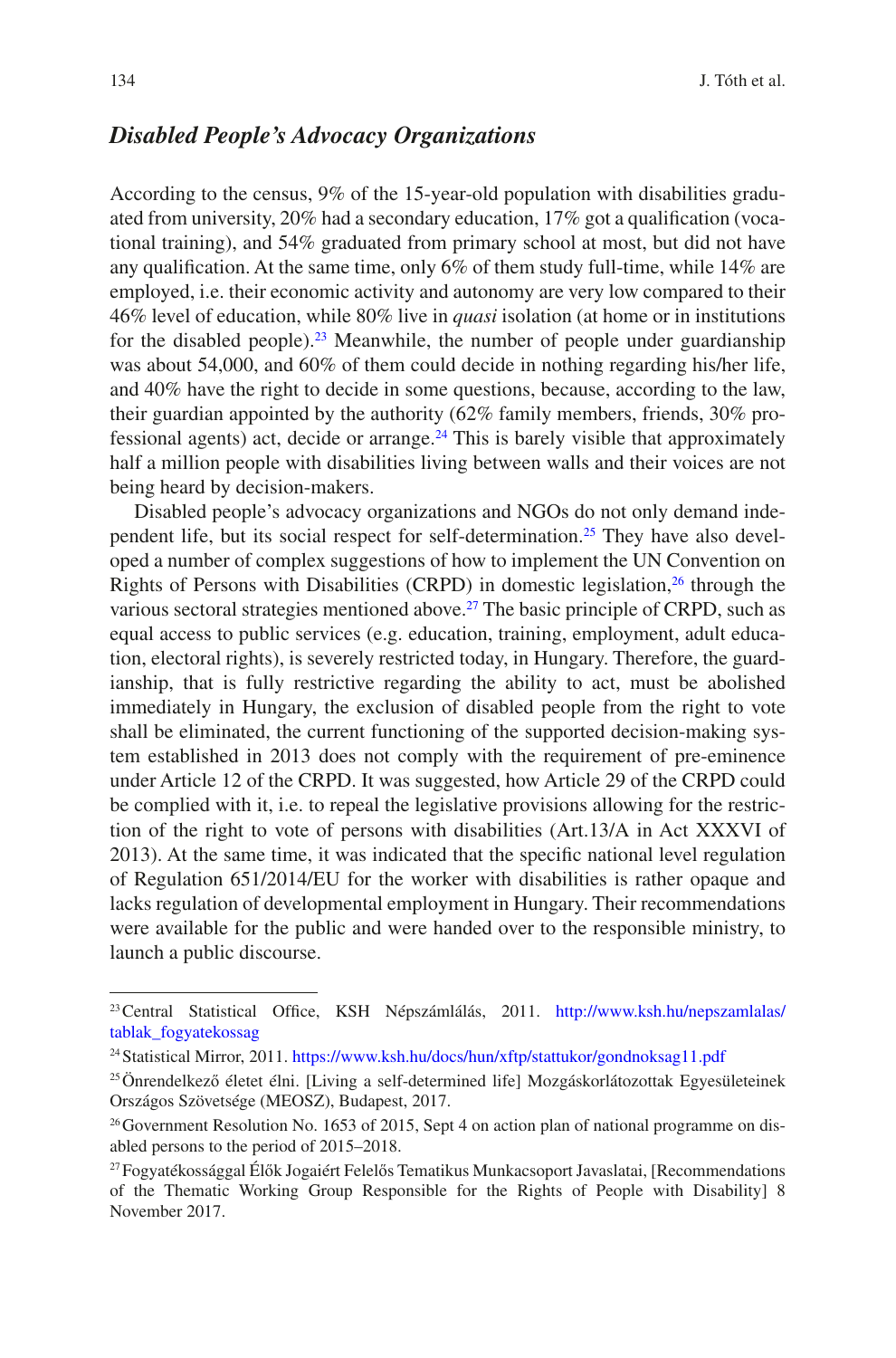For years, NGOs have been organizing actions to promote social inclusion and decision-making for people with disabilities, but petitions and demonstrations have not caused a turn. The initiated dialogue is therefore a modest result of social learning.

#### *Motivation Student Mentoring for Roma Students*

Two-thirds of the 18–24-year-old Roma youth were early school leavers in 2017, with at most primary education. The proportion of early school leavers from early school age increased between 2014 and 2017, from 57% to 63%. However, not only Roma youth, but all 18–24 year olds have increased the proportion of primary school graduates in Hungary, from 11.4% to 12.5%. 80% of the active-age Roma have only primary education, compared to a total population of only 22%. Due to the low level of education of the Roma, their employment prospects are also much worse than the average, according to data. The proportion of early school leavers in the overall young population is also rising: the EU average was 10.7% in 2016, rising from 10.49 to 12.45% in Hungary between 2010 and 2016, where men are over-represented[.28](#page-14-0)

The Motivation Workshop<sup>29</sup> supports the social integration of disadvantaged people, especially children and young people, by motivating, empowering and sensitizing society. Since 2007, the *Motivation Student Mentoring Programme* has prepared Roma secondary school students for university studies through individual mentoring by trained mentors (about 200), who were volunteers recruited from the university; but mainly for disadvantage-compensating and talent-care education programmes, as well as research and expert activities in the feld of equal opportunities for education, with the collaboration of members of three NGOs in Szeged and its surroundings. One is running the Tanoda Platform, a network of 70 secondchance schools run by a non-governmental organization, based on local features, voluntary participation by children and young people. They provide a complex service of personality development for children and young people, who are not appropriately recognized in the education system, and who are in need. Tanoda Platform is also an expert group.

Second-chance schools (Tanoda) have become part of the child's basic care services since  $2019^{30}$  as a great achievement. These are run by the municipality, the church or a civil organization to fght early school leaving and learning inequality. These special schools have been in operation for more than 20 years and 280 are already operating across the country. However, the operation of schools is subject to state licensing, if they want to receive state subsidies for the poorest children to catch up studies, especially for Roma and deviant children. However, state support

<span id="page-14-0"></span><sup>28</sup>G7, EDULINE 2018, February 28., EDULINE 2018, November 29.

<span id="page-14-1"></span><sup>&</sup>lt;sup>29</sup> <https://motivaciomuhely.hu/en/our-activities/current-projects/>(15 March 2019).

<span id="page-14-2"></span><sup>30</sup>Act CXVII of 2018 and Act XL of 2018 on Child-care system.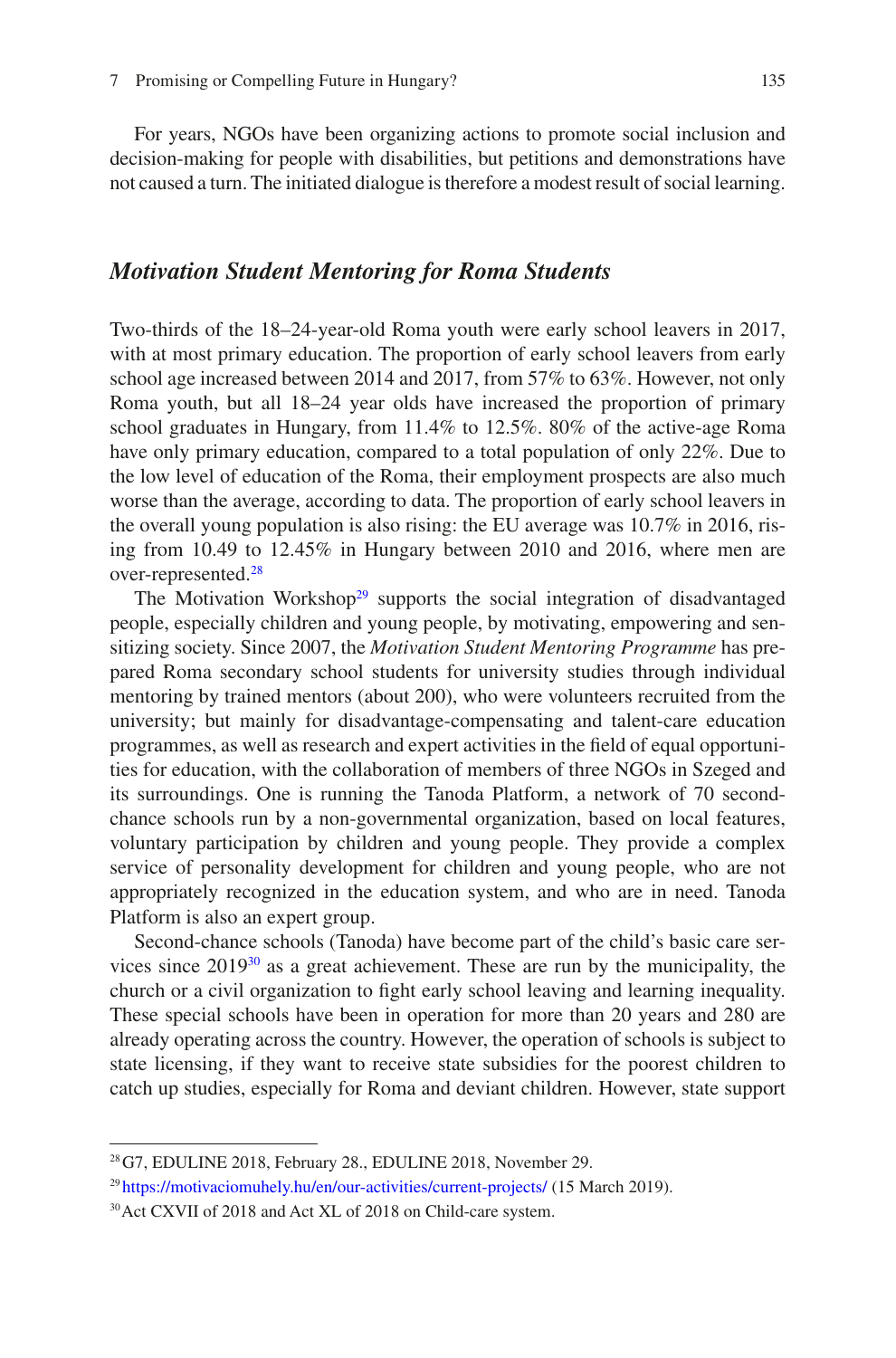is delayed for 196 schools because the government coordination of social inclusion has been transferred to the Ministry of Interior from the Ministry of Human Capacities, and so caused a fraction to hundreds of thousands of disadvantaged children in need, namely about 6000 students cannot learn without interruption.<sup>31</sup> These two examples of volunteering have promoted social groups (people with disabilities, Roma youngster) from isolation, helping their social integration, with volunteers being prepared only by adult training and NGO and professional collaboration for project work. In other words, adult learning – in the absence of money – is an increasingly spread form of social responsibility actions in Hungary. Minimizing public funds often inspires an increase in social innovation.

#### **Conclusion: The Postponed Change of Paradigm**

The chapter has shown how Hungary has been in the past years looking for a place for adult education and training. On the basis of statistical data and international comparison, the condition of human capital has weakened; competitiveness, adaptation to globalization and environmental crisis, and social solidarity would require much more investment in all institutions of training. The big question remains, when will the government recognize that learning is a complex ability to adapt, to change, to exploit change, and to individual self-realization. It is already recognized that an adult training that responds to tight labour market needs is an improvement in the complex ability to learn, instead of the knowledge-transferring forms of teaching.

Based on the constructivist approach to theory of learning (Bada [2015](#page-16-13)), the ability of lifelong learning autonomously requires a *balance between traditional teaching and new (personalized, differentiated, networked) teaching* (Nahalka [2018\)](#page-16-8). At the same time, responsibility for learning failure is pushed to students and their parents in CEE, which is well suited to the fears of teachers that they do not have the appropriate tools. In this region, it is a question of when this paradigm shift in pedagogy and educational institutions will take place, if there is neither political priority nor money. The expansion of social adaptability and learning potential is slow.

Furthermore, the government is struggling to cope with the *learning ecosystem*, and is far from the governance by learning outcomes model. However, EU education policy has been moving in this direction since 2002 with the open coordination mechanism, i.e. the setting of common goals, the monitoring of the achievement of objectives, and the intensive exchange of experiences on the objectives. State regulation is so overweight that it hardly leaves any room for self-regulation, so there is no balance in this aspect (Toth et al. [2016](#page-17-1)). In CEE, the government has a strong ambition to formalise complexity, but to suppress it substantially (Rado [2017](#page-16-14)); e.g. rigid central curriculum regulation in Bulgaria, increase in effciency gaps for Roma

<span id="page-15-0"></span><sup>31</sup>NEUBERGER, E., Abcúg/EDULINE, 13 June 2019 (15 June 2019).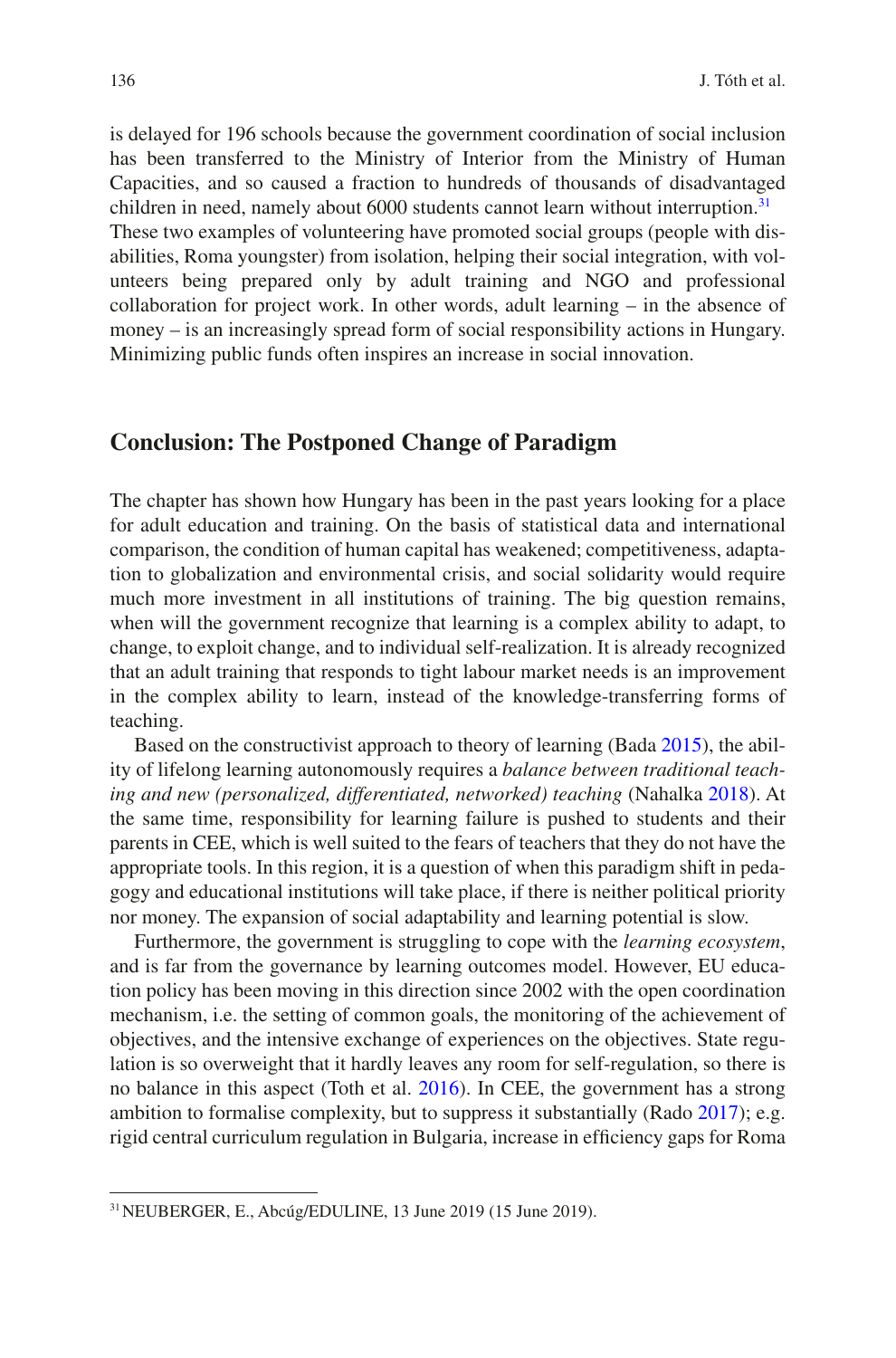students in Slovakia, radical centralization and political control in Hungary, mistrust towards teachers, inability to manage change.

Now, the social development of the region has been halted due to autocratic inertia, while globalization has led to an identity/sovereignty fear. Hungary has moved away from the international trend, returning to a non-market-driven, indoctrinating, legally over-regulated system.

### **References**

- <span id="page-16-13"></span>Bada, S. (2015). Constructivism learning theory: A paradigm for teaching and learning. *Journal of Research & Method in Education, 2015/6*, 66–70.
- <span id="page-16-9"></span>Csapó, B., Csíkos, C., Korom, E., Molnár, G. And Vidákovich, T. (2017). Neveléstudományi Kutatás és kutatóképzés [Research and research training educational sciences]*. Magyar Tudomány, 2017*(11), 1339–1351.
- <span id="page-16-5"></span>Education at a Glance. (2018). OECD. [https://read.oecd-ilibrary.org/education/education-at-a](https://read.oecd-ilibrary.org/education/education-at-a-glance-2018/hungary_eag-2018-49-en#page2)[glance-2018/hungary\\_eag-2018-49-en#page2.](https://read.oecd-ilibrary.org/education/education-at-a-glance-2018/hungary_eag-2018-49-en#page2) Last accessed 11 Mar 2019.
- <span id="page-16-1"></span>English, L. M., & Mayo, P. (2019). Lifelong learning challenges: Responding to migration and the sustainable development goals. *International Review of Education, 2019*(65), 213–231.
- <span id="page-16-12"></span>Farkas, É. (2013). *The practice of adult education and vocational training in Hungary* (p. 84). Szeged: University of Szeged, JGYF.
- <span id="page-16-2"></span>Global Competitiveness Report of the World Economic Forum. (2018). [http://reports.weforum.org/](http://reports.weforum.org/global-competitiveness-report-2018/competitiveness-rankings/) [global-competitiveness-report-2018/competitiveness-rankings/.](http://reports.weforum.org/global-competitiveness-report-2018/competitiveness-rankings/) Last accessed 15 Mar 2019.
- <span id="page-16-3"></span>GRALE. (2015). *National Reports on Hungary.* [http://uil.unesco.org/i/doc/adult-education/grale-](http://uil.unesco.org/i/doc/adult-education/grale-3/national-reports/hungary.pdf)[3/national-reports/hungary.pdf](http://uil.unesco.org/i/doc/adult-education/grale-3/national-reports/hungary.pdf). Last accessed 20 June 2019.
- <span id="page-16-10"></span>Homicsko, Á. (2017). Az aktív foglalkoztatáspolitikai eszközök szerepe az élethosszig tartó tanulásban. [The Role of Active Employment Policy Tools in Lifelong Learning]. In Kun, A. (Ed.) *Az egész életen át tartó tanulás (lifelong learning) jogi keretei a munka világában, különös tekintettel a munkaviszonyra* [The legal frameworks of lifelong learning in the world of labour, particularly the employment] Budapest, 2017, Károli Gáspár Református Egyetem Állam- és Jogtudományi Kar, pp. 297–352.
- <span id="page-16-0"></span>Jenkins, A., & Wiggins, R. (2015). Pathways from adult education to Well-being: The Tuijnman model revisited. *International Review of Education, 2015*(61), 79–97.
- <span id="page-16-4"></span>Kozyra, A., Motschilnig, R., & Ebner, G. (2017). Mid-term review of CONFINTEA VI: The power of adult learning: Vision 2030. *Suwon, Republic of Korea, Regional Report (Europe and North America).* 25–27 October 2017.
- <span id="page-16-8"></span>Nahalka, I. (2018). *Back to the Past: The Education System of Hungary After 2010*. Budapest: Friedrich Ebert Stiftung.
- <span id="page-16-14"></span>Radó, P. (2017). *Az iskola jövője* [The future of school]. Budapest: Progress könyvek, Noran Libro.
- <span id="page-16-7"></span>Szabó, F. (2017). *Megrángatták Magyarországot – jön a hideg zuhany 2018-ban?*' [Hungary was dragged – Cold shower will come in 2018?] Napi.hu, 29 December 2017.
- <span id="page-16-6"></span>Szabó, F. (2018). *Megvannak a kompetenciamérés friss eredményei: nagy baj van a szakközépiskolákban'* [The fresh results of competency measure are out: There is a great problem in vocational high schools]. [http://eduline.hu/kozoktatas/2018/4/20/a\\_2017es\\_kompetencia](http://eduline.hu/kozoktatas/2018/4/20/a_2017es_kompetenciameres_eredmenyei_1ZUJXA)[meres\\_eredmenyei\\_1ZUJXA](http://eduline.hu/kozoktatas/2018/4/20/a_2017es_kompetenciameres_eredmenyei_1ZUJXA). Last accessed 20 Apr 2018.
- <span id="page-16-11"></span>Temesi, J. (Ed.) (2012). *Felsőoktatás-fnanszírozás: Nemzetközi tendenciák és a hazai helyzet* [Higher education fnancing: International tendecies and the Hungarian situation]. Budapest: Aula Kiadó.